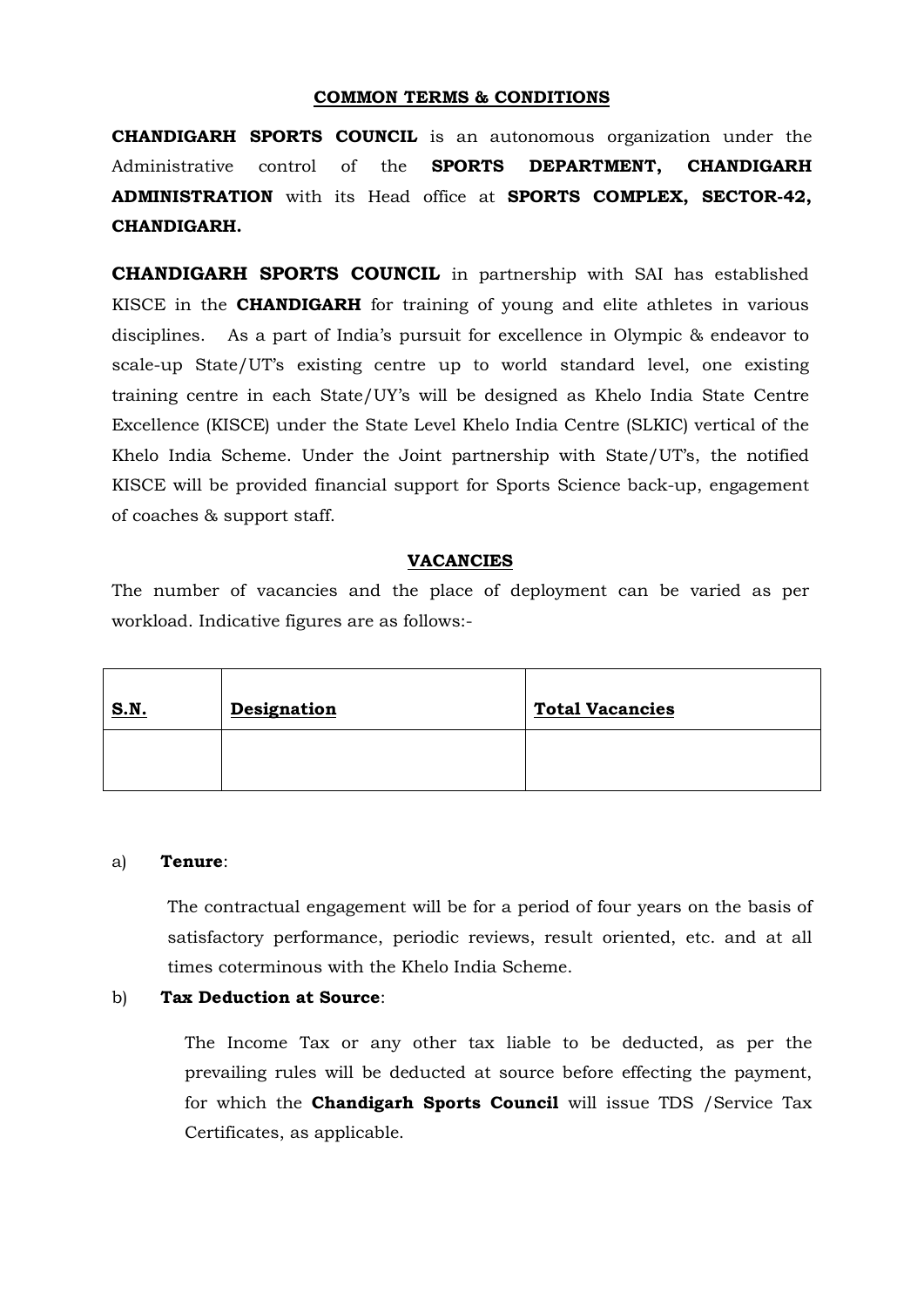### c) **Other Allowances:**

No TA/DA shall be admissible for joining the assignment or on its completion. No other facilities like DA, Accommodation, Residential Phone, Conveyance Transport, Personal Staff, Medical reimbursement, HRA and LTC etc. would be admissible.

### d) **Extension:**

Performance of the selected candidates would be continuously reviewed and their extension will be considered on the basis of periodic review / requirement.

#### e) **Leave:**

Selected candidates will be entitled for 30 days leave in a calendar year on pro-rata basis. Thereafter, candidates shall not draw any remuneration in case of his/her absence beyond30 days in a year. Also unveiled leave in a calendar year will lapse and will not be carried forward to the next calendar year.

#### **CONFIDENTIALITY**

- a) Selected persons will not be allowed to publish a book or a compilation of articles or participate in a radio broadcast or contribute an article or anonymously or pseudonymous in the name of any other person, if such book, article, broadcast, uses any information that he/she may gather as part of this assignment
- b) During the period of engagement with **CHANDIGARH SPORTS COUNCIL**, Employee would be subject to the provisions of the Indian Official Secret Act, 1923 and will not divulge any information gathered by him/her during the period of his/her engagement to anyone who is not authorized to know
- c) The Selected personnel at no instance can represent or give opinion or advice to others in any matter, which is adverse to the interest of the Government.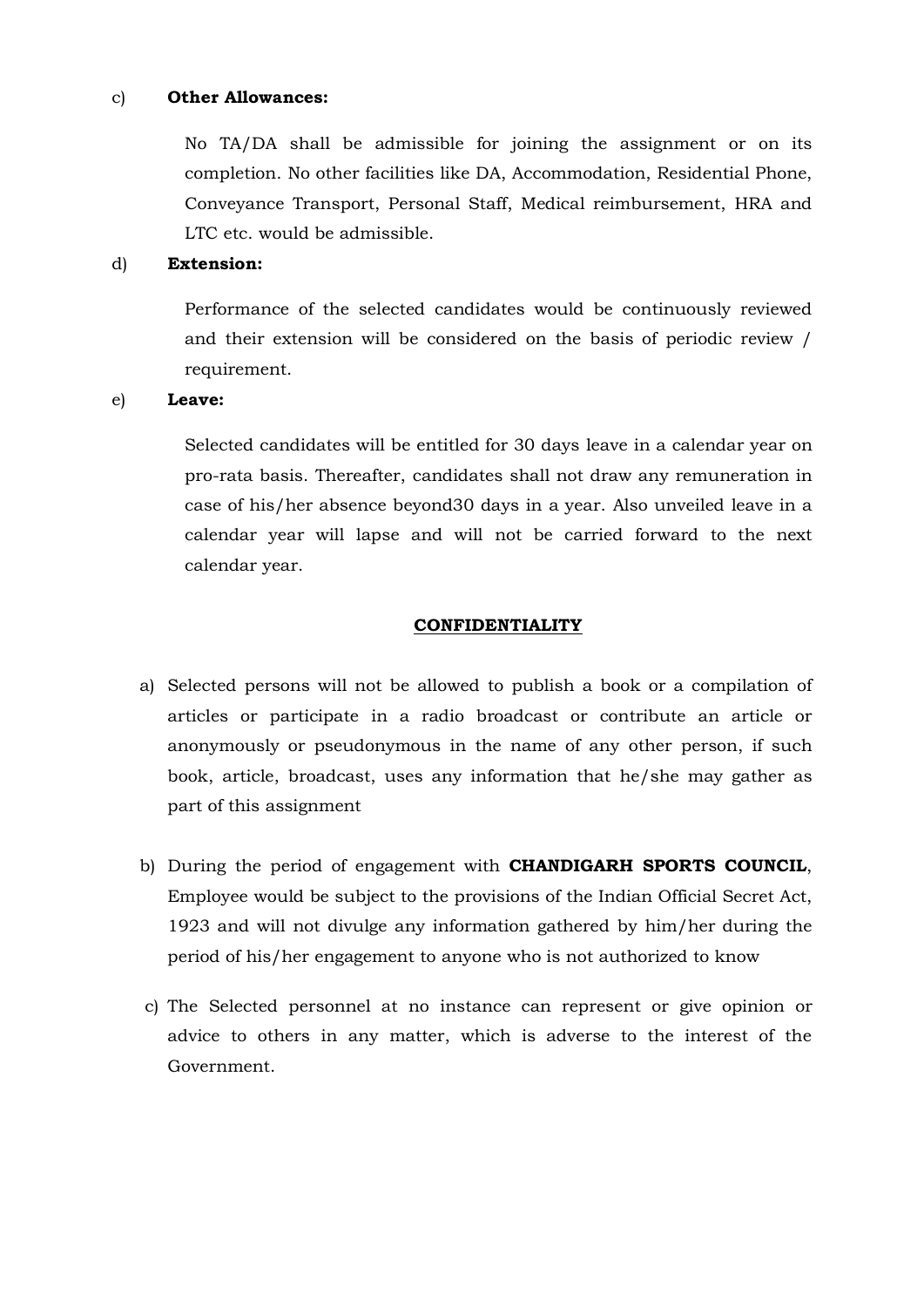### **OTHER CONDITIONS**

- a. The applications received will be scrutinized/ shortlisted on the basis of relevant experience and job description and the eligible candidates will be called for Interview at cost to the applicant.
- b. Candidates applied for more than one post will be interviewed only once.
- c. In case he/she is required to proceed outstation from the place of posting on tour for official duty, he/she will be entitled to TA/DA as admissible under the rules.
- d. In case the performance of appointee is not found satisfactory, his/her services will be discontinued after giving one month notice.
- e. Without any prejudice to the above condition, the appointee will be terminated from his services with immediate effect without any obligations, in case the appointee is found guilty of violating any of the conditions contained in the terms of employment or is guilty of any misconduct including negligence of duties, unauthorized absence, etc.

f. Decision of **CHANDIGARH SPORTS COUNCIL** in all matters regarding eligibility, selection and posting would be final and binding upon all candidates. No representation or correspondence will be entertained in **CHANDIGARH SPORTS COUNCIL** in this regard.

- g. CHANDIGARH SPORTS COUNCIL reserves the right to cancel the advertisement and/or the selection process at any stage without assigning any reason.
- h. The Secretary, Chandigarh Sports Council-cum-Director Sports shall be the final authority in case of any dispute.
- i. The appointment will be purely on contract basis and does not confer any right to claim to permanent employment in CHANDIGARH SPORTS COUNCIL.
- j. Any litigation matters pertaining to employment at CHANDIGARH SPORTS COUNCIL shall be restricted to the jurisdiction of the **Chandigarh** courts.
- k. Organization reserves the right to terminate the contract, by giving one month notice to appointee.
- l. Eligible and willing candidates may submit their applications in the prescribed Performa attached at Annexure A on or before 28.04.2022 (05:00 PM) in the O/o The Secretary, Chandigarh Sports Council, Hockey Stadium, Sports Complex, Sector-42, Chandigarh.

m.Owning to the requirement in **CHANDIGARH SPORTS COUNCIL**, a list of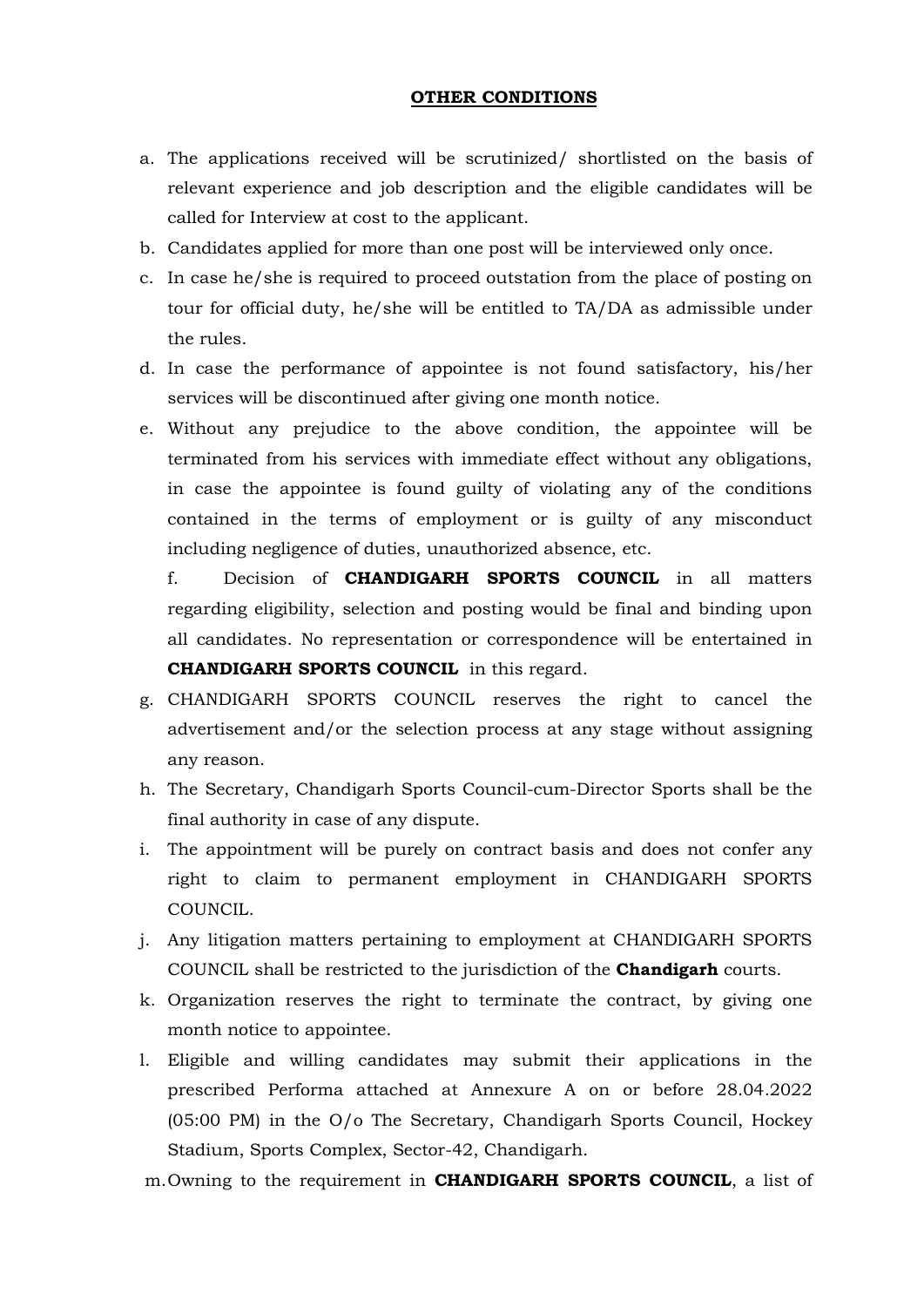panels may be drawn which will be valid for a period of one Year, **CHANDIGARH SPORTS COUNCIL** reserve the right to cancel the panel without assigning any reason.

n. The date of birth, accepted by the **CHANDIGARH SPORTS COUNCIL** is that entered in the Matriculation or Secondary School Leaving Certificate or in a certificate recognized by an Indian University as equivalent to Matriculation or in an extract from a Register of Matriculates maintained by a University which extract must be certified by the proper authority of the University or in the Higher Secondary or an equivalent examination certificate. No other document relating to age like horoscopes, affidavits, birth extracts from Municipal Corporation, service records and the like will be accepted. The expression Matriculation/Higher Secondary Examination Certificate in this part of the Instruction include the alternative certificates mentioned above.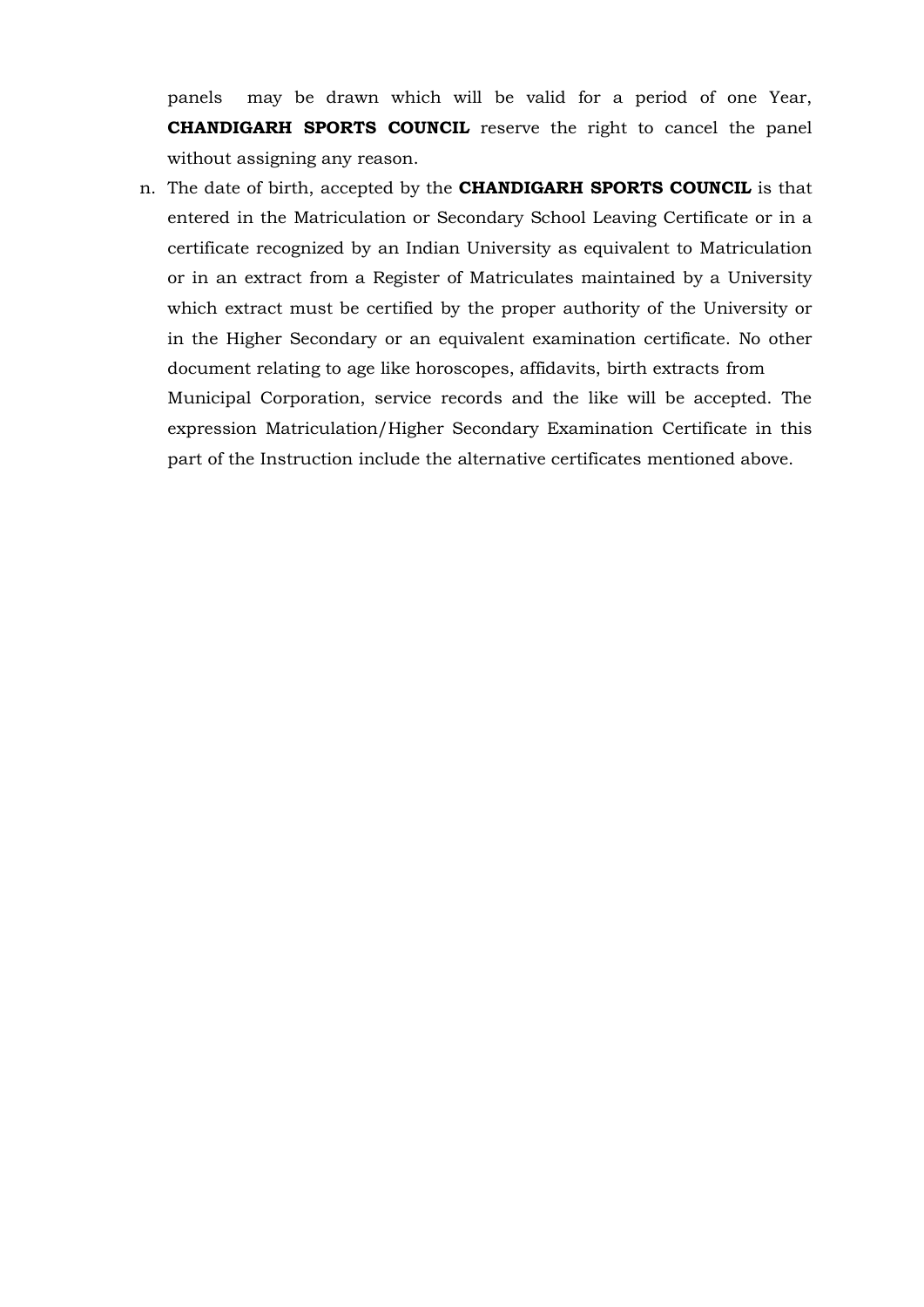# **YOUNG PROFESSIONAL :**

# **Qualifications:**

**Essential:** Masters degree or equivalent qualification/ Bachelor & degree with Post Graduate Diploma in Sports Management or equivalent from a recognized University with minimum 50% of marks

OR

Graduate with at least Three years of work experience

**Desirable**: Candidates who have represented India at international level and hold a Bachelor & degree or candidates with MBA or Post Graduation in Sports Management would be preferred.

# **Job Description**

- · Maintain the data of material/resources to manpower engaged in KISCE
- · Assisting, coordinating and managing the implementation of KISCE Scheme of

# *Chandigarh Sports Council.*

- All work related to administration at KISCE.
- · Coordinating with different departments in queries related to KISCE
- Drafting of letters, file noting, orders, etc.
- Any other work assigned by the reporting authority

## **General:**

- · Good knowledge of Computers- Windows and Microsoft Office applications especially- MS Word, MS Excel
- Confident, self-driven and team player
- · Ability to read, write and speak in English, Hindi and *Punjabi.*

## **Remuneration** : -

| <b>DISCIPLINE</b>  | <b>REMUNERATION</b> |  |
|--------------------|---------------------|--|
|                    |                     |  |
| Young Professional | Rs 40,000           |  |

**Age Limit: -** The maximum age shall not be more than **32 years** on the last date of receipt of applications.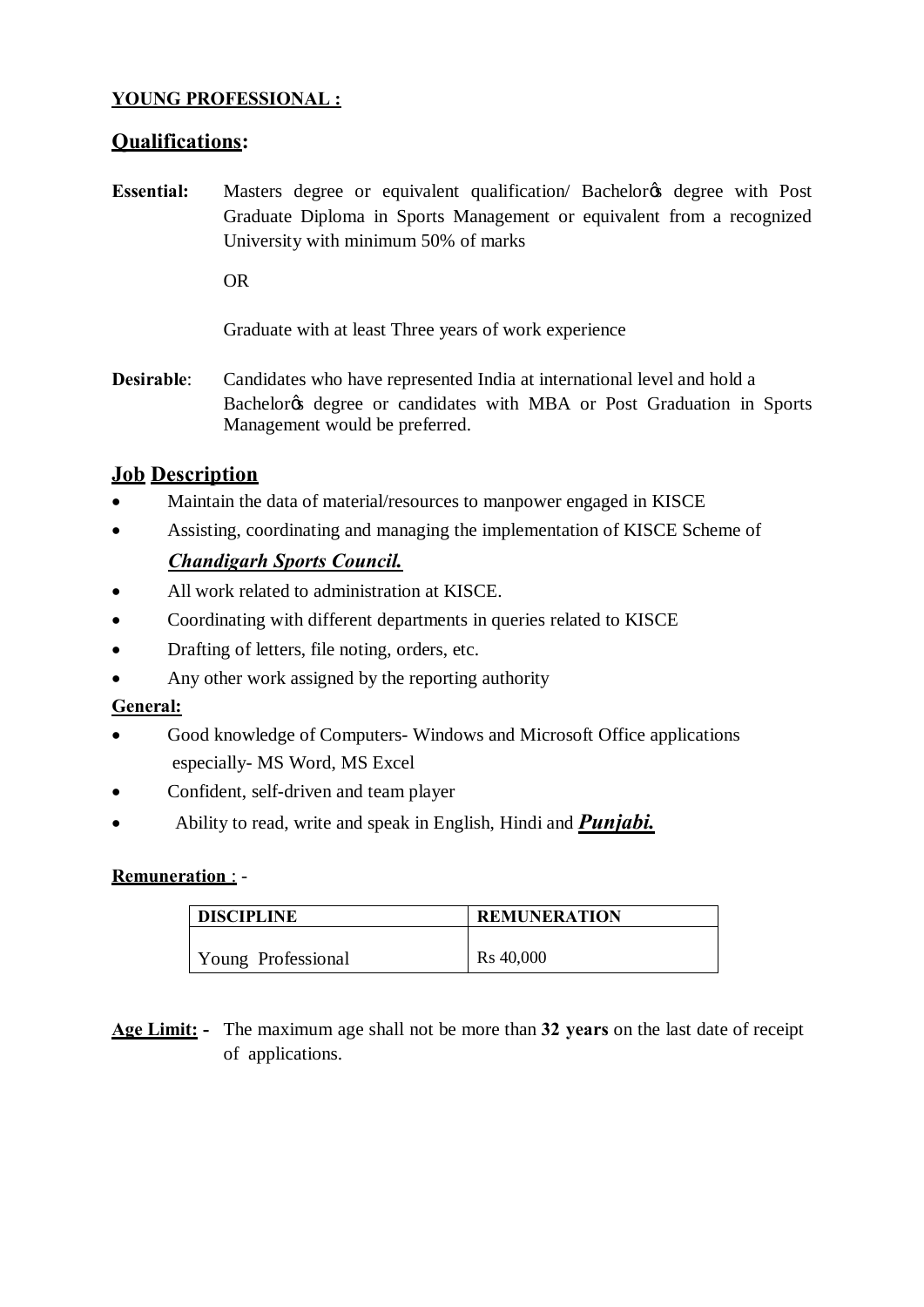# **Annexure "A"**

# **Application Format**

| Post applied for:          | Recent<br>Photograph |
|----------------------------|----------------------|
| 1.Name:                    |                      |
| 2. Father's/Husband'sName: |                      |
| 3. Date of Birth:          |                      |
| 4. Nationality:            |                      |
| <b>5. Postal Address:</b>  |                      |
| <b>6.ContactNumber:</b>    |                      |
| 7.E-mailAddress:           |                      |

# **8 Education Qualifications Matriculation onwards:**

| S. No.   Certificate/Degree | Subject | Institute/<br><b>University</b> | <b>Year of</b><br><b>Passing</b> | Percentage<br>/CPGA |
|-----------------------------|---------|---------------------------------|----------------------------------|---------------------|
|                             |         |                                 |                                  |                     |
|                             |         |                                 |                                  |                     |
|                             |         |                                 |                                  |                     |
|                             |         |                                 |                                  |                     |
|                             |         |                                 |                                  |                     |
|                             |         |                                 |                                  |                     |